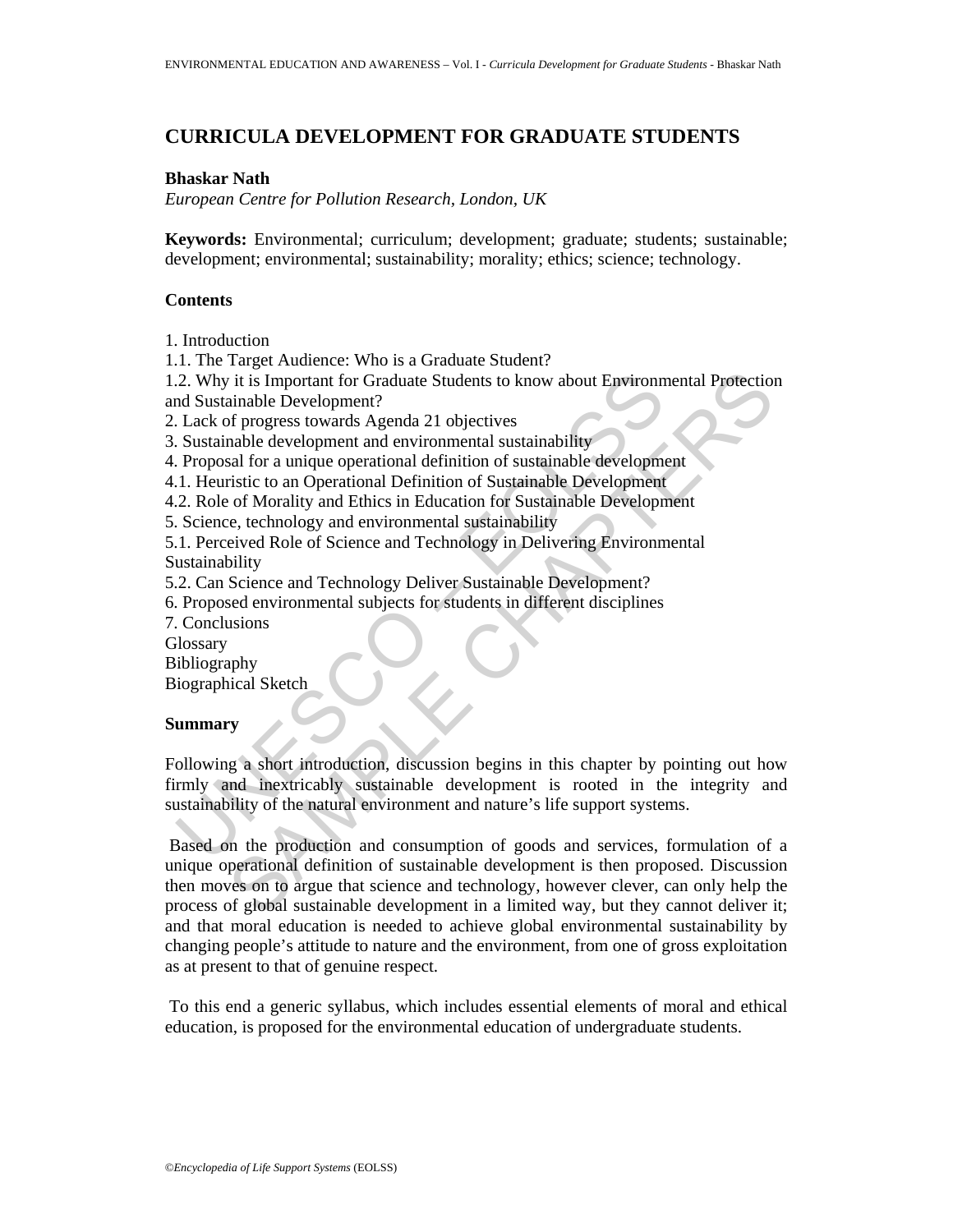### **1. Introduction**

## **1.1. The Target Audience: Who is a Graduate Student?**

"Graduate" students (also known as "postgraduate" students in many countries including the UK) are generally defined as individuals who have already earned the Bachelor's degree and are studying for a higher degree, such as a Masters degree (MA, MSc, MS, etc.) or a Doctor of Philosophy degree (PhD) at a university or an equivalent institution. The Masters degree is intermediate between a Bachelor's degree and a Doctorate and falls into one of the three broad categories described below:

a) *The postgraduate Masters degree:* Suitably qualified candidates, who have already earned the Bachelor's degree, are allowed to enroll in such degree programs. They may participate in such a program immediately after the Bachelor's degree, or a little later, after having worked for a few years to gain practical experience. There are also the in-service professionals who enrol in such programs, usually on a parttime basis (or full-time if their employers permit them to), with a view to improving their career prospects.

earned the Bachelor's degree, are allowed to enroll in such degree<br>may participate in such a program immediately after the Bachelel<br>little later, after having worked for a few years to gain practical<br>e<br>little later, after d the Bachelor's degree, are allowed to enroll in such degree programs. The participate in such a program immediately after the Bachelor's degree, or later, after having worked for a few years to gain practical experience. Traditionally these degree programs have been entirely course-based, entirely researchbased, or a mixture of the two. However, nowadays they are in the main "taught" degree courses of 1-2 years of full-time study (although many universities also offer part-time courses of longer duration) involving lectures, written (and sometimes oral) examinations, and a project which each student is required to do and to write a dissertation on. In general, these degree programs are intensive and focus on a specialized area of knowledge. Students who successfully complete the requirements of such a course and satisfy the examiners are awarded the Masters degree in the disciplinary area of that course; for example, MSc (Master of Science) in the case of Science; MA (Master of Arts) for the Arts, etc.

- b) *The undergraduate Masters degree:* Many of the universities in the United Kingdom and elsewhere now offer four- or five-year undergraduate degree courses in science, engineering and technology, in the final year of which students are required to do a project demonstrating an acceptable level of originality and to write a dissertation on it. Candidates who successfully complete such a course are awarded the Masters degree in the discipline of their study; for example, the MTech (Master of Technology) degree to those successfully completing a four- or five-year undergraduate course in Technology. Similarly, MMath in mathematics, MSci in science, etc. Although these degrees reflect a higher level of academic achievement than the traditional Bachelor's degree, in general they are considered to rank below the postgraduate Masters degrees.
- c) *The professional Masters degree:* While the postgraduate and undergraduate Masters degrees are academic degrees in the sense that they reflect academic achievement, these degrees reflect professional competence, knowledge and to some extent practical experience (of managing a business enterprise for example) too. Typical examples are: MBA (Master of Business Administration), LLM (Master of Laws), Med (Masters of Education), MEng (Master of Engineering), and so on.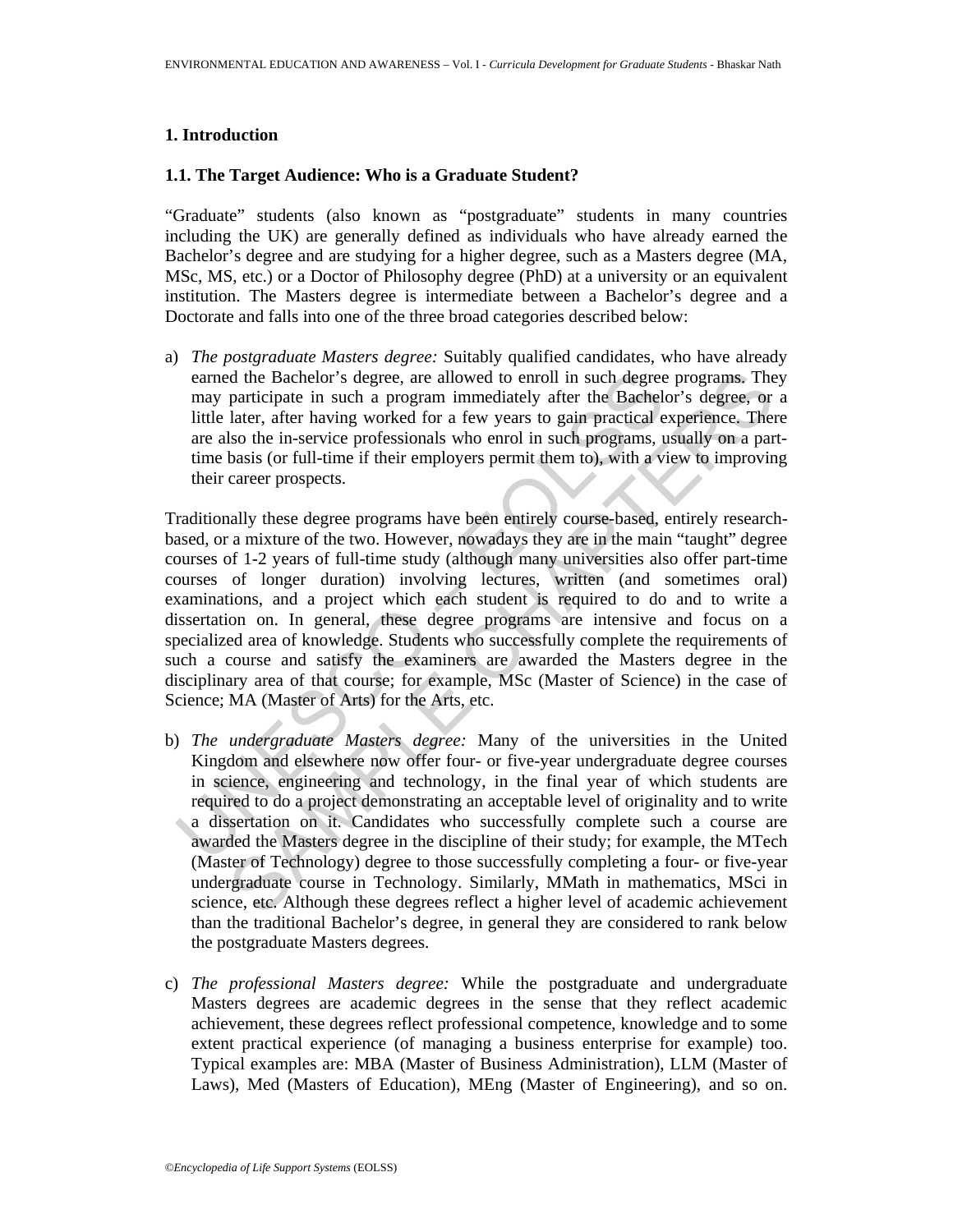Normally the department, school, or institution awarding such a degree is accredited by its professional body or organization. For example, in the UK a university department or faculty awarding MEng in civil engineering is accredited to do so by the Institution of Civil Engineers (ICE) responsible for maintaining the professional quality standards of its member institutions.

d) *Higher degrees:* Having successfully completed the Masters degree, a suitably qualified individual may choose to undertake a Doctor of Philosophy (PhD) program at a university or an equivalent institution. It is the highest degree a graduate school can award. The duration of a PhD program varies widely from country to country, from three years in North American and English universities to five years or more in some of the European universities. Normally based on research and assessed on a thesis and its oral defense, such a degree is awarded to an individual who demonstrates his/her original contribution to knowledge. While PhD is the generic doctorate degree in science and engineering, the titles of such degrees differ in other disciplines. Typical examples are, DMus or MusD in music, DEd or EdD in Education, LLD in Laws, etc.

Degrees such as DSc (Doctor of Science) and DLitt (Doctor of Literature) are higher than PhD or equivalent degrees. Recipients of such degrees earn them by making significant contribution to knowledge through original publications as judged by acknowledged experts in the field. Such degrees, as well as *Doctor honoris causa,* are also awarded as honorary degrees by universities to honor eminent individuals.

Masters students, and those engaged in PhD and equivalent programs, constitute the target audience of our discussion.

# **1.2. Why it is Important for Graduate Students to know about Environmental Protection and Sustainable Development?**

and assessed on a thesis and its oral defense, such a degree is<br>individual who demonstrates his/her original contribution to knowl<br>is the generic doctorate degree in science and engineering, the title-<br>differ in other disc assessed on a thesis and its oral defense, such a degree is awarded to a<br>
idual who demonstrates his/her original contribution to knowledge. While Phil<br>
idual who demonstrates his/her original contribution to knowledge. Wh The main reason why graduate students should have a fairly deep knowledge and understanding of the central issues of environmental protection and sustainable development is this: Arguably they represent the intellectual "cream" of any society, and in due course they become politicians, decision-makers, research scientists, leaders of business and industry, and so on. In these capacities they would be expected to discharge their professional responsibility in ways that protect the environment, promote sustainable development and improve people's quality of life, without irreversibly degrading the natural environment and/or profligately depleting earth's limited natural resources and thereby compromising the ability of future generations to meet their own needs. Clearly, in order to be able to do so, they must have a good grounding in environmental protection and sustainable development. Unfortunately, at present education in such topics appears to be almost entirely absent in nonenvironmental graduate programs, as an examination of the web pages of a randomly selected sample of such programs would confirm.

Of particular concern is the absence of such topics in graduate programs in Law, Economics and Business Management, because in most countries these are the backgrounds of by far the majority of politicians and decision-makers. Typically, topics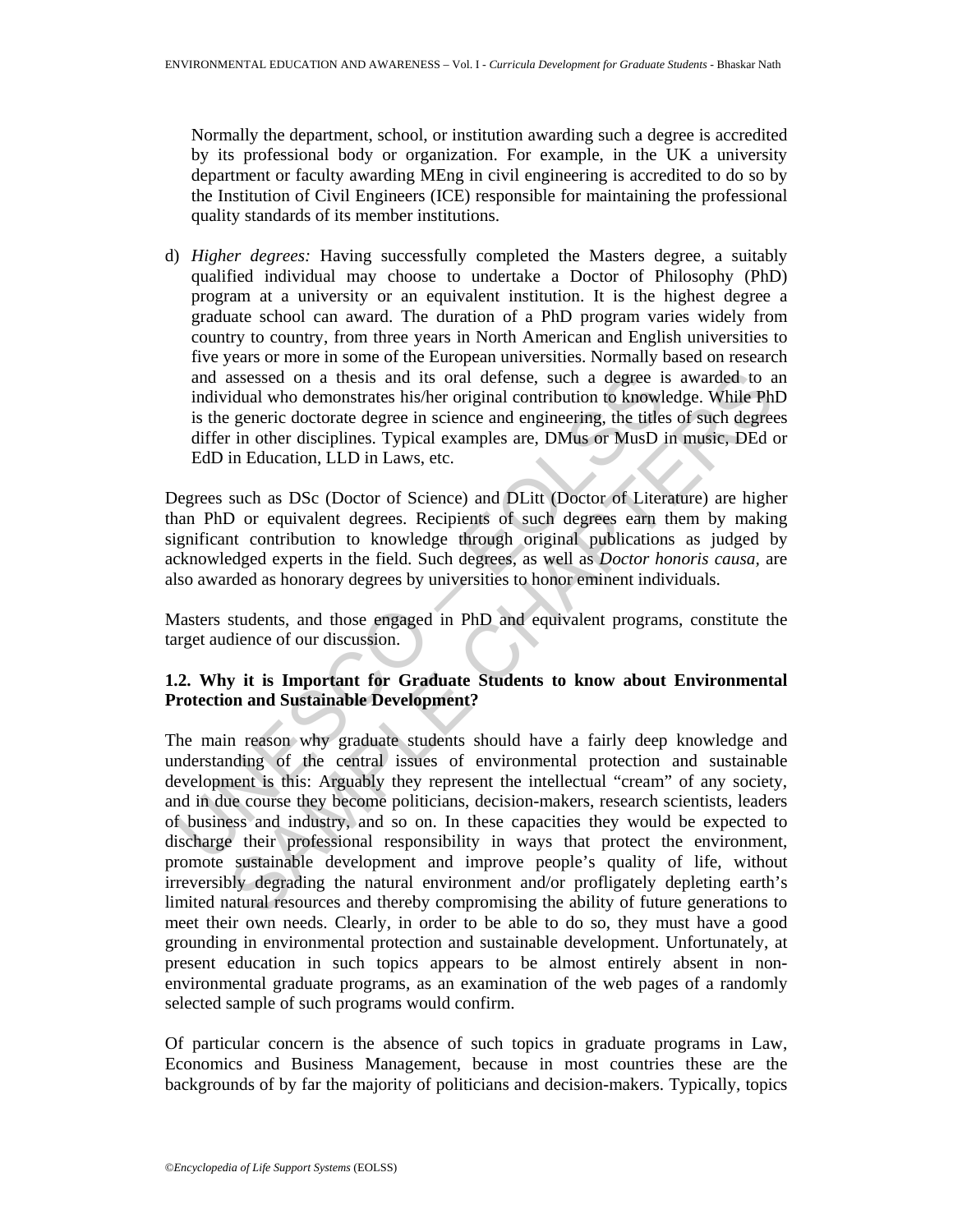re also responsible for generating ever-increasing quantities of protects. Of course, one could argue that a major business or production<br>so we Environmental Manager whose sign to ensure that the organ<br>in the levant enviro responsible for generating ever-increasing quantities of post-consumption<br>f course, one could argue that a major business or production facility will have<br>forwironmental Manager whose job is to ensure that the organization in environmental protection or sustainable development appear to be absent in MBA programs. For example, students in the 21-month MBA program at the London Business School of the University of London, which is ranked in the top ten business schools in the world by the *Financial Times,* are required to take 16 core courses, followed by 12 elective courses to be chosen from around 70 on offer. Yet, not a single one of these courses appears to be remotely concerned with environmental protection or sustainable development. Another example is provided by the MBA program of the prestigious Vlerick Leuven Gent Management School in Belgium. Once again no subject on offer is remotely concerned with these topics. This state of affairs is a little strange, considering that increasingly MBA graduates are responsible for managing and leading business and industrial concerns, and that these concerns have been generating increasing amounts of air, water and soil pollution as well as industrial solid waste, and are also responsible for generating ever-increasing quantities of post-consumption waste. Of course, one could argue that a major business or production facility will have its own Environmental Manager whose job is to ensure that the organization complies with relevant environmental regulations in force. But then, major corporate policy is made by the Executive Directors of an enterprise, not by its Environmental Manager, and policy is always concerned with improving the enterprise's "bottom line" and seldom with achieving or promoting sustainable development. It is hard to see how they could make corporate policy conducive to environmental sustainability or sustainable development without at least having a working knowledge of these issues. Not surprisingly, experience shows that although there are exceptions, corporate policy generally tends to comply as minimally with environmental standards and regulations in force as they can get away with. Indeed, the total neglect of these subjects in MBA programs, as it appears to be the case, is indicative of the very low priority (or perhaps disdain) which the business and industrial communities appear to attach to environmental protection and sustainable development.

This deficiency is to be found in graduate programs in Law and Economics, too, but not in Environmental Law or Environmental Economics programs which appear to address the issues of environmental protection and sustainable development adequately.

In what follows we will discuss how and why the issues of environmental protection and sustainable development ought to be incorporated into graduate programs, and draw attention to the following germane issues which all graduate students should be aware of:

- a) Lack of progress towards Agenda 21 objectives
- b) Confusion between sustainable development and environmental sustainability
- c) Proposal for a unique operational definition of sustainable development
- d) Can we rely on science and technology alone to deliver environmental sustainability?

## **2. Lack of Progress towards Agenda 21 Objectives**

A disturbing question, which pervaded deliberations at the World Summit on Sustainable Development (WSSD) held in Johannesburg during 26 August and 4 September 2002, was this: why, in spite of all the money and effort expended during the ten-year period from Rio (1992) to Johannesburg (2002), the world of 2002 was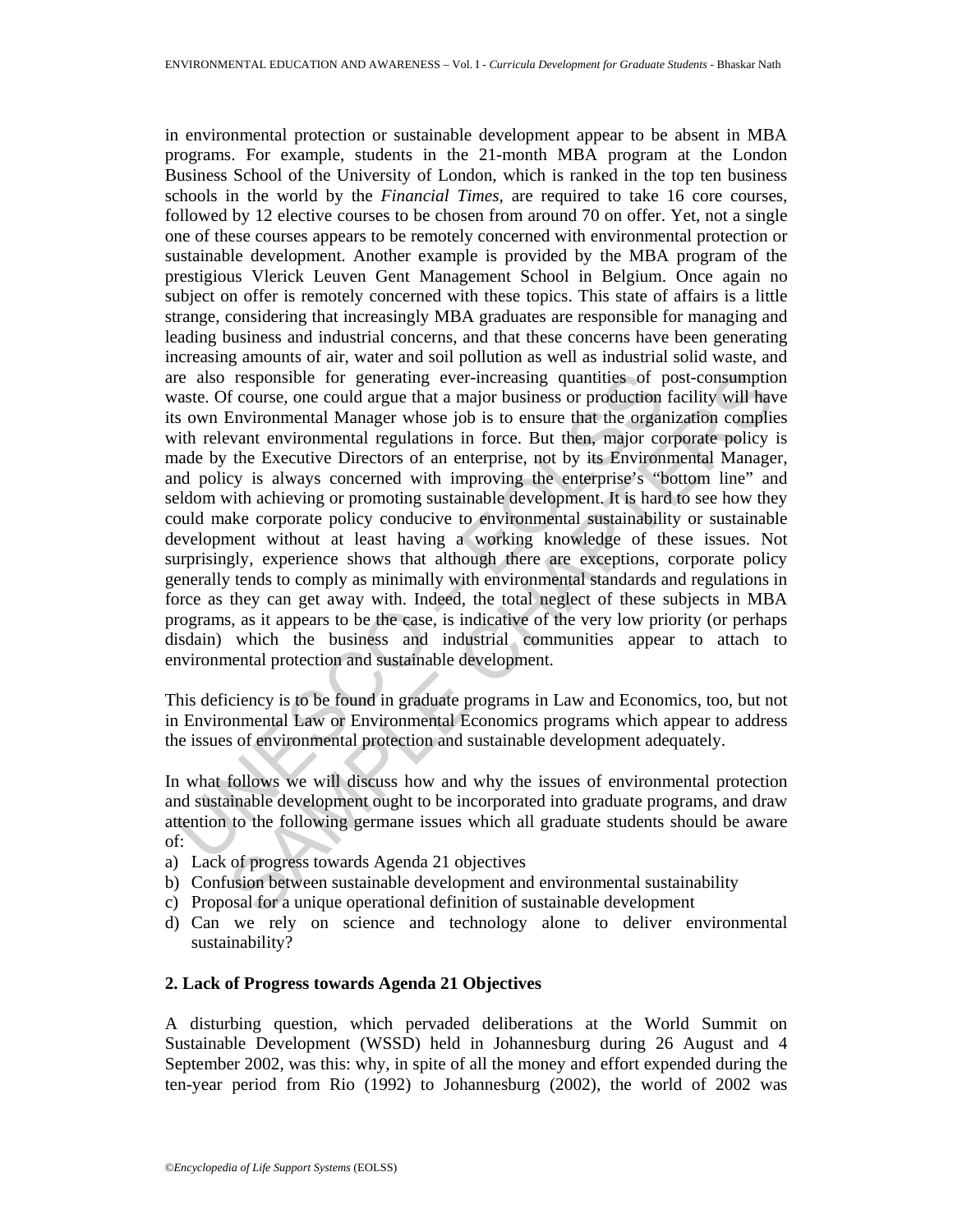environmentally less sustainable than in 1992? What went wrong? The response to this question was, and is, predictable. While the poor developing countries argued that their efforts to meet Agenda 21 objectives had been seriously thwarted by lack of financial and skilled manpower resources, in general the rich developed countries appeared to be reasonably content with the progress they had made notwithstanding the refusal of the USA to ratify the Kyoto Protocol.

or proforcing environmental standards and regulations is lax or can be lucucements. Largely as a result of relocation today the manufacturing the UK economy, for example, accounts for only about 20 percent of the UK econom cing environmental standards and regulations is lax or can be manipulated withs. Largely as a result of relocation today the manufacturing sector of the UC sconomy, for example, accounts for only about 20 percent of their However, this "progress" warrants close scrutiny. We argue that it is suspect and misleading too. Because, whatever progress the developed countries have made so far towards meeting the Agenda 21 objectives has largely been achieved with systematic relocation of their "dirty" manufacturing facilities in poor developing countries that have little or no bargaining power, where labor is cheap and abundant, and the regime for enforcing environmental standards and regulations is lax or can be manipulated with inducements. Largely as a result of relocation today the manufacturing sector of the US or the UK economy, for example, accounts for only about 20 percent of their respective GDPs and shrinking. If this trend continues — and it is more likely than not to, given the gathering pace of globalization — in about 20 years from now these macroeconomies are likely to be based almost entirely on the service sector. However, relocation of manufacturing facilities in this way cannot address the growing problem of global anthropogenic pollution — it merely changes the jurisdiction of the pollution, from the "rich" world to the "poor" world. And, as regional or national environmental pollution often becomes, or contributes to, global pollution affecting all, this state of affairs does not augur well for the long-term integrity of the global environment or for nature's life support systems without which life on earth would cease.

In pluralistic democratic societies pressure for social, economic or environmental change usually comes from the people themselves in the "bottom-up" fashion. It follows, therefore, that in order for the democratic process to deliver an acceptable level of global environmental sustainability, the citizenry must be empowered with essential knowledge and information, for it is only then that they would be equipped to exert pressure on their elected representatives to develop and implement policies for securing environmental sustainability.

 In addition, the environmental community must discharge its collective professional responsibility in ways that are consistent with the core requirements of sustainable development and global environmental sustainability. Thus, in its widest sense dissemination of environmental education has two essential components: (i) dissemination to the public at large, alerting them to the need to achieve global sustainable development and the likely consequences of failing to do so; and (ii) integration of know-how and skills, as well as the moral imperatives, for achieving global sustainable development into formal curricula at all levels of education, especially at the graduate level for the reason given in Section 1.2.

As we will demonstrate in Section 3 of *Need for Environmental Research*, relentlessly increasing production and consumption of goods and services to satisfy the demands of profligacy and increasingly hedonistic lifestyles of the affluent is the root cause of the mounting environmental predicament confronting us. Therefore, the focus of (i) and (ii) above must be to seek ways of reducing consumption, especially by the affluent.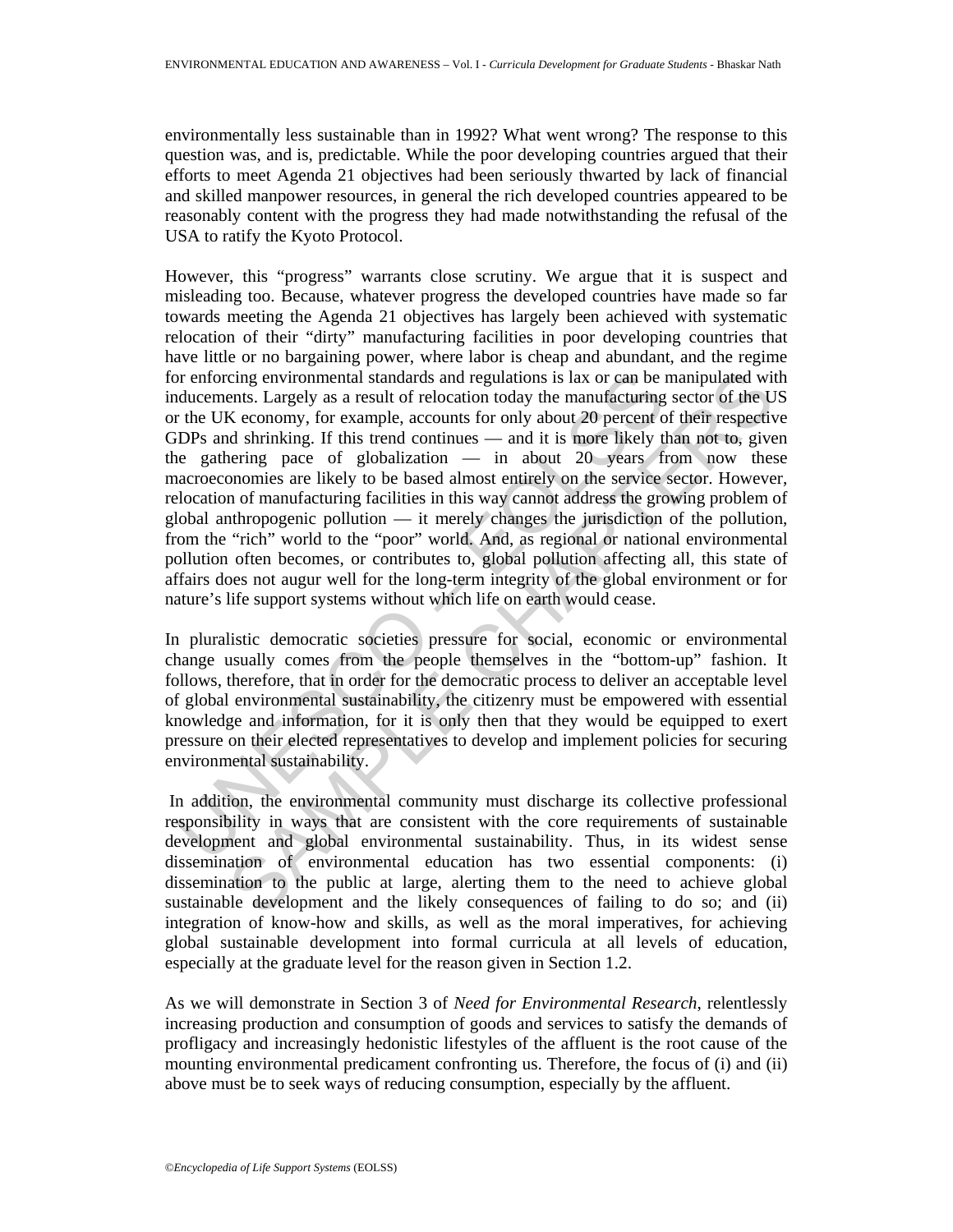- - -

# TO ACCESS ALL THE **20 PAGES** OF THIS CHAPTER, Visit: [http://www.eolss.net/Eolss-sampleAllChapter.aspx](https://www.eolss.net/ebooklib/sc_cart.aspx?File=E4-16-03-01)

#### **Bibliography**

GEORGE, S. and SABELLI, F. 1994, *Faith and Credit: the World Bank's Secular Empire*, London, Penguin [This book contains an excellent discussion of the impacts of various World Bank projects in developing countries].

ICSU, 2002, "Science education for capacity-building for sustainable development", *Series in Science Education for Sustainable Development,* No. 5, Paris, International Council for Science. [This publication contains a comprehensive discussion of education for sustainable development, based exclusively on science and technology, with particular reference to developing countries].

LEE, N. 1994, "Environmental Policy", in M.J. Artis and N. Lee (eds.), *The Economics of the European Union*, Oxford, University Press, pp. 238-268. [This chapter gives a comprehensive account of the European Union's environmental policy].

LÉVI-STRAUSS, C., 1999, *Structural Anthropology*, New York, Basic Books. [In this famous book on social anthropology the author informs readers about his understanding of man and society in terms of religion, mythology, art, and, perhaps most importantly, social organization].

enguin [This book contains an excellent discussion of the impacts of various Wo<br>
veloping countris).<br>
S.SU, 2002, "Science education for capacity-building for sustainable development<br>
dilucation for Sustainable Development This book contains an excellent discussion of the impacts of various World Bank projects<br>
countris).<br>
Contrins:<br>
Controlling for sustainable development, "Series in Science<br>
2. "Science education for capacity-building for LONG, B. 1996, "The prospects and problems of achieving sustainable development in the transition countries", in B. Nath *et al.,* (eds.), *Environmental Pollution (ICEP.3)*, Vol. 2, pp. 609-618, London, European Centre for Pollution Research. [The prospects and problems of achieving sustainable development in the transition economies are reviewed in this paper from the perspective of the Organisation for Economic Cooperation and Development (OECD)].

NATH, B. and TALAY, I., 1996, "Man, science, technology and sustainable development", in B. Nath, L. Hens and D. Devuyst (eds.), *Sustainable Development*, pp. 17-56, Brussels, VUB. [This chapter contains a provocative discussion of the ethical, philosophical and economic background to sustainable development].

NATH, B., 2000, "Some issues of intragenerational and intergenerational equity and measurement of sustainable development", in B. Nath, S.K. Stoyanov and Y. Pelovski (eds), *Sustainable Solid Waste Management in the Southern Black Sea Region*, pp. 1-26, Dordrecht, Kluwer. [This book contains a stateof-the-art report on this subject].

NATH, B., 2002, "Environmental regulation and standard setting", in *Knowledge for Sustainable Development — an Insight into the Encyclopaedia of Life Support Systems,* Paris, UNESCO. [This publication gives a comprehensive account of environmental regulations and standards including their limitations for controlling anthropogenic pollution].

NATH, B., 2003, "Education for sustainable development: the Johannesburg summit and beyond", in B. Nath, L. Hens and D. Pimentel (eds.), *Environment, Development & Sustainability*, Vol. 5, pp 231-254, Dordrecht, Kluwer. [Contains a survey of environmental education including recommendations of the Johannesburg Plan of Implementation (JoPI) and advocates inclusion of moral and ethical philosophy *visà-vis* the natural environment in formal educational curricula as an essential pre-requisite for achieving global sustainable development].

PILGER, J., 2002, *The New Rulers of the World,* London, Verso. [This interesting book scrutinizes US policy with regard to world resources and international relations, and describes how the US Government maintains its hegemony of power].